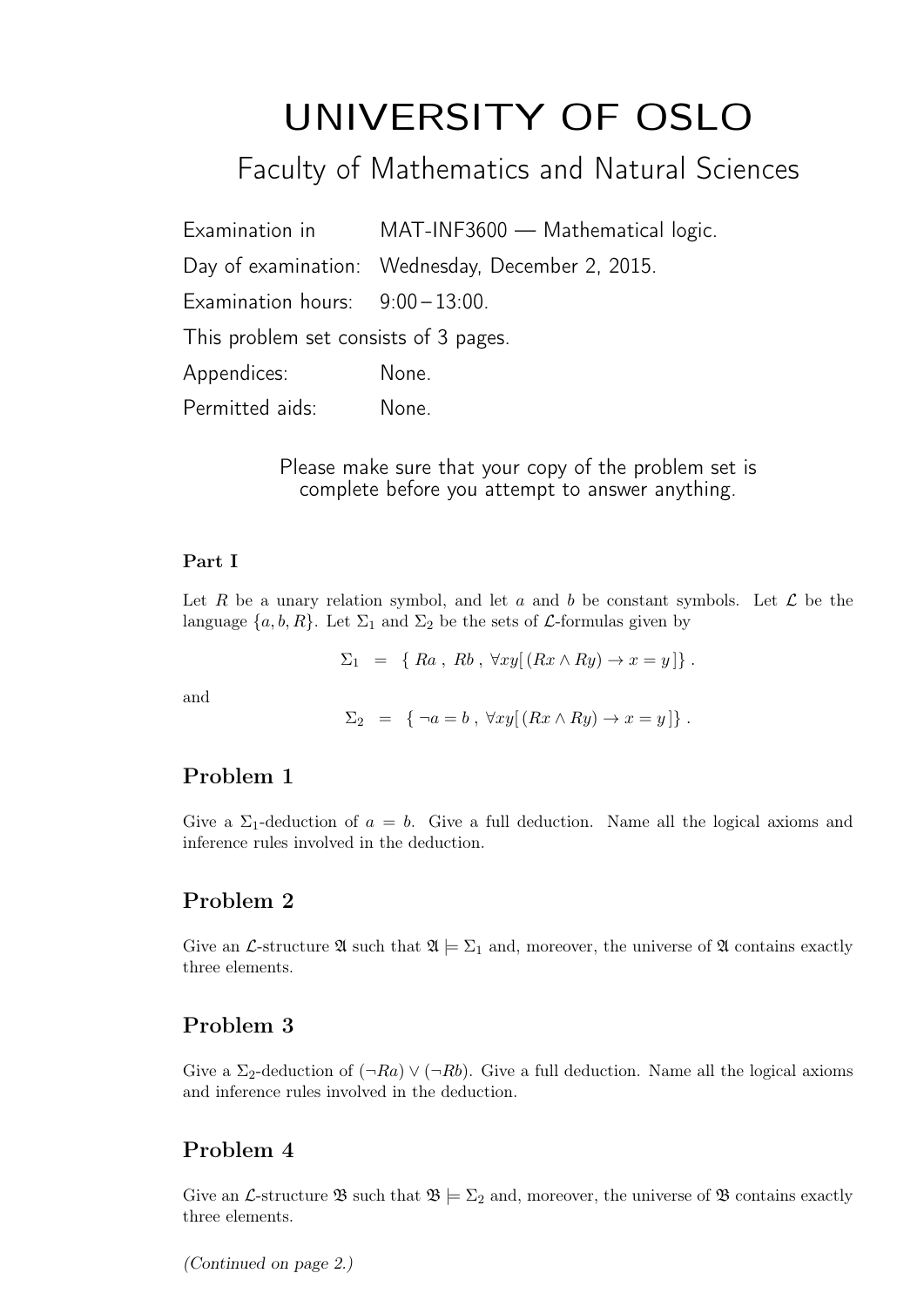# Problem 5

Is the set  $\Sigma_1 \cup \Sigma_2$  consistent? Justify your answer.

# Problem 6

Does the set  $\Sigma_1 \cup \Sigma_2$  have a model? Justify your answer.

#### Part II

Let  $\mathcal L$  be any language, and let  $\phi$  be an  $\mathcal L$ -formula with at least one free occurrence of the variable x. Let

 $(\exists^1 x)\phi \ \ \colon\equiv\ \ (\exists u)\phi_u^x \ \wedge\ (\forall y)(\forall z)[(\phi_y^x \wedge \phi_z^x) \ \rightarrow\ y = z].$ 

(So  $(\exists^1 x)\phi$  is shorthand for the formula at the right hand side of : $\equiv$ .)

Let A denote the universe of the L-structure  $\mathfrak{A}$ , let  $s: Vars \to A$  be an assignment, and let

$$
A_{\phi,s} = \{ a \mid a \in A \text{ and } \mathfrak{A} \models \phi \left[ s[x|a] \right] \}
$$

Now, we have

 $\mathfrak{A} \models (\exists^1 x)\phi[s]$  if and only if the set  $A_{\phi,s}$  contains exactly one element.

(We may state this informally:  $(\exists^1 x)\phi(x)$  holds if and only if there is exactly one x such that  $\phi(x)$  holds.)

# Problem 7

Give an  $\mathcal{L}$ -formula  $(\exists^2 x)\phi$  such that

 $\mathfrak{A} \models (\exists^2 x) \phi[s]$  if and only if the set  $A_{\phi,s}$  contains exactly two elements.

Let P and S be unary function symbols, and let 0 be a constant symbol. Let  $\mathcal{L}_P$  be the language  $\{0, P, S\}$ . Let T be the  $\mathcal{L}_P$ -theory where we have the following non-logical axioms:

- $(T_1) P(0) = 0$
- $(T_2) \; (\exists^2 y) P y = 0$
- $(T_3) \ (\forall x)[x \neq 0 \rightarrow (\exists^1 y)Py = x]$
- $(T_4)$   $(\forall x) PSx = x$
- $(T_5)$   $(\forall x)Sx \neq x$ .

### Problem 8

Give a model for T, that is, give an  $\mathcal{L}_P$ -structure  $\mathfrak{A}$  such that  $\mathfrak{A} \models T$ .

(Continued on page 3.)